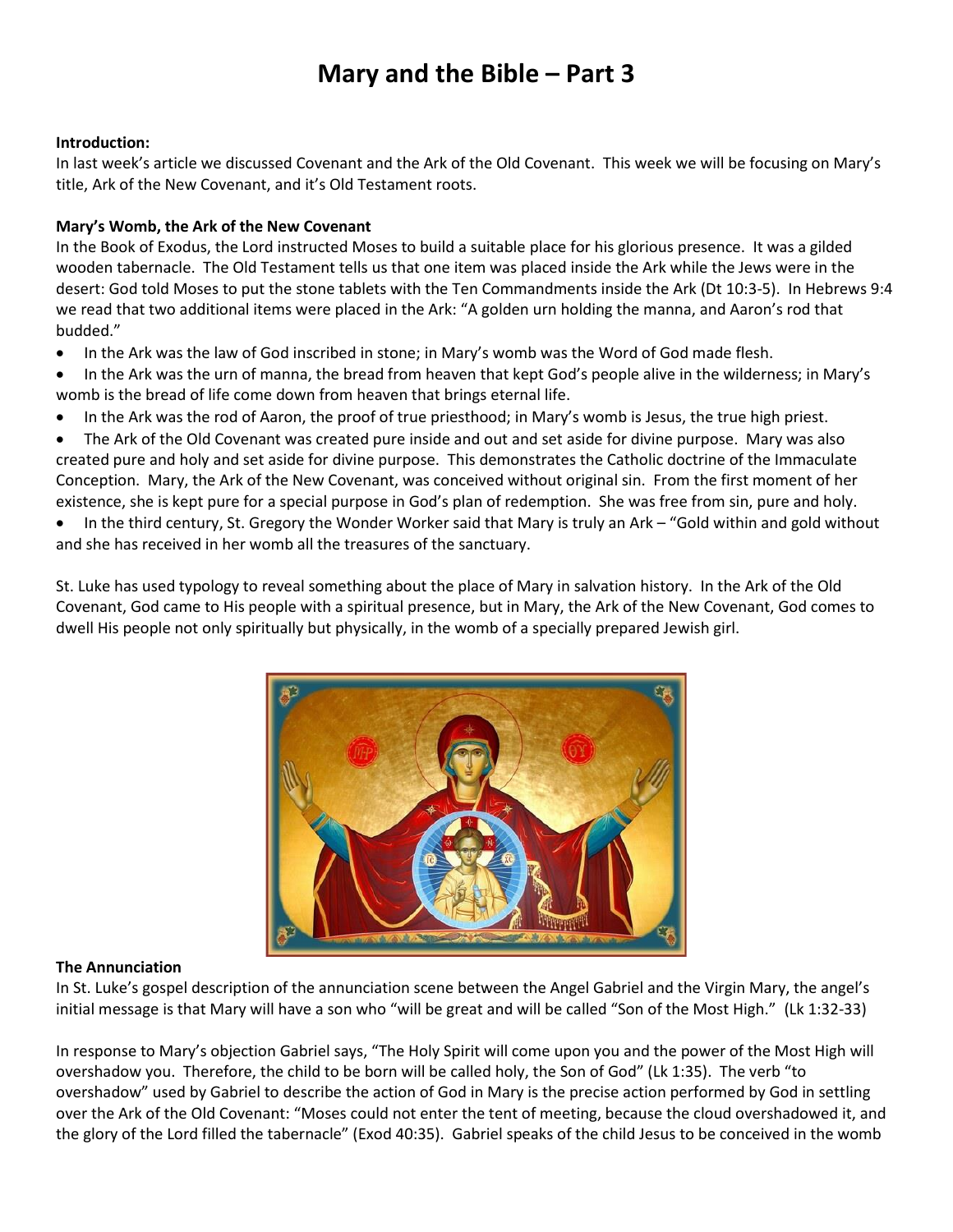of Mary as "holy," a reference to "the holy of holies." Mary's womb houses the same presence of God as dwelt in the Ark but in a radically different way. God presents himself no longer in cloud and fire, but in human flesh.

The Mary/Ark parallels continue. Immediately after accepting her vocation as the Mother of Jesus, Mary "sets off in haste to the hill country" (Lk 1:39). She hurries to visit her relative Elizabeth, pregnant with the child John the Baptist. As soon as Elizabeth hears Mary's greeting, John the Baptist leaps in her womb rejoicing in the presence of his Lord. Just as the Ark was the portable sanctuary accompanying the Israelites through the desert, so Mary travels with the new presence of God in her womb. When John the Baptist leaps in his mother's womb it reflects David, who danced before the Ark as it entered Jerusalem for the first time (2 Samuel 6:14-15). In referring to Mary as "the mother of my Lord' Elizabeth's words reflect Mary's womb as the Ark of the New Covenant – the name "Lord," is the divine name God reveals to Moses in Exodus 3:14-15.

When St. Luke tells us in Lk 1:42 that Elizabeth **exclaimed** "Blessed are you among women, and blessed is the fruit of your womb." The Greek verb "to exclaim" that Luke uses is used only once in the New Testament. It is used six times in the Greek translation of the Old Testament. Each time this verb was used in the Old Testament, it was used to describe the Levites giving praise to God before the Ark of the Covenant.

The Greek verb used by Luke to describe Elizabeth's words is the same verb used to describe the Levites' words in relation to the Ark of the Old Covenant. "And when Elizabeth heard the greeting of Mary … Elizabeth was filled with the Hold Spirit and she exclaimed with a loud cry, "Blessed are you among women and blessed is the fruit of your womb" (Lk 1:41-42).

It is not a coincidence that there are so many parallels between the Ark of the Old Covenant and Mary. St. Luke, the human author and the Holy Spirit, the divine author of this Gospel are teaching us that Mary is the Ark of the New Covenant.

### **The Catechism of the Catholic Church**

The Catechism of the Catholic Church echoes the words from the earliest centuries when it teaches us that: "Mary in whom the Lord Himself has just made His dwelling, is the daughter of Zion in person, the Ark of the Covenant, the place where the glory of the Lord dwells. She is 'the dwelling of God … with men' " (CCC 2676).

The early Christians taught the same thing that the Catholic Church now teaches about Mary, including her being the Ark of the New Covenant.

#### **Mary, the New Eve**

St. Jerome, in the fourth century, understood the connection between Eve and Mary. He wrote, "Death came through Eve, but life has come through Mary" (*Letter to Eustochium* 21).

Like Jesus, the New Adam, we can see that Mary is the New Eve through a similar contrast:

- Eve gave birth to death; the New Eve (Mary) gave birth to Life.
- Eve gave birth to sin; the New Eve gave birth to grace.
- Eve listened to the serpent; the New Eve listened to the angel.

The biblical comparison is clear: Jesus is the New Adam, and Mary is the New Eve. Just as Eve is the mother of all physically alive, Mary the New Eve is the mother of all spiritually alive: Christians.